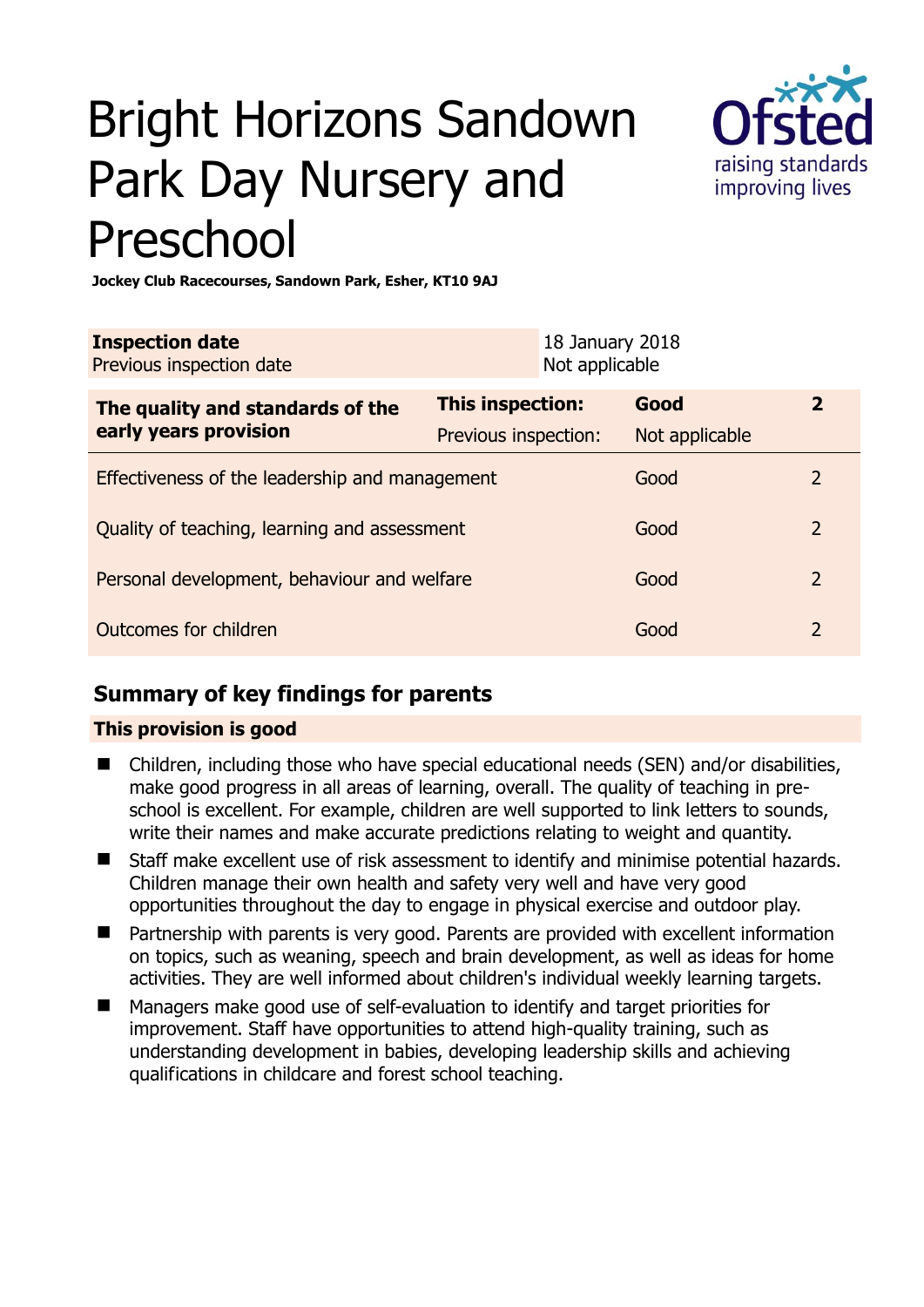#### **It is not yet outstanding because:**

- The quality of staff teaching practice is not wholly consistent between staff and group rooms. Some staff have excellent teaching skills, however, not all staff have support to acquire this level in their planning, delivery and evaluation of activities.
- Children do not always have enough varied resources to fully support their pretend play or to experiment in different ways.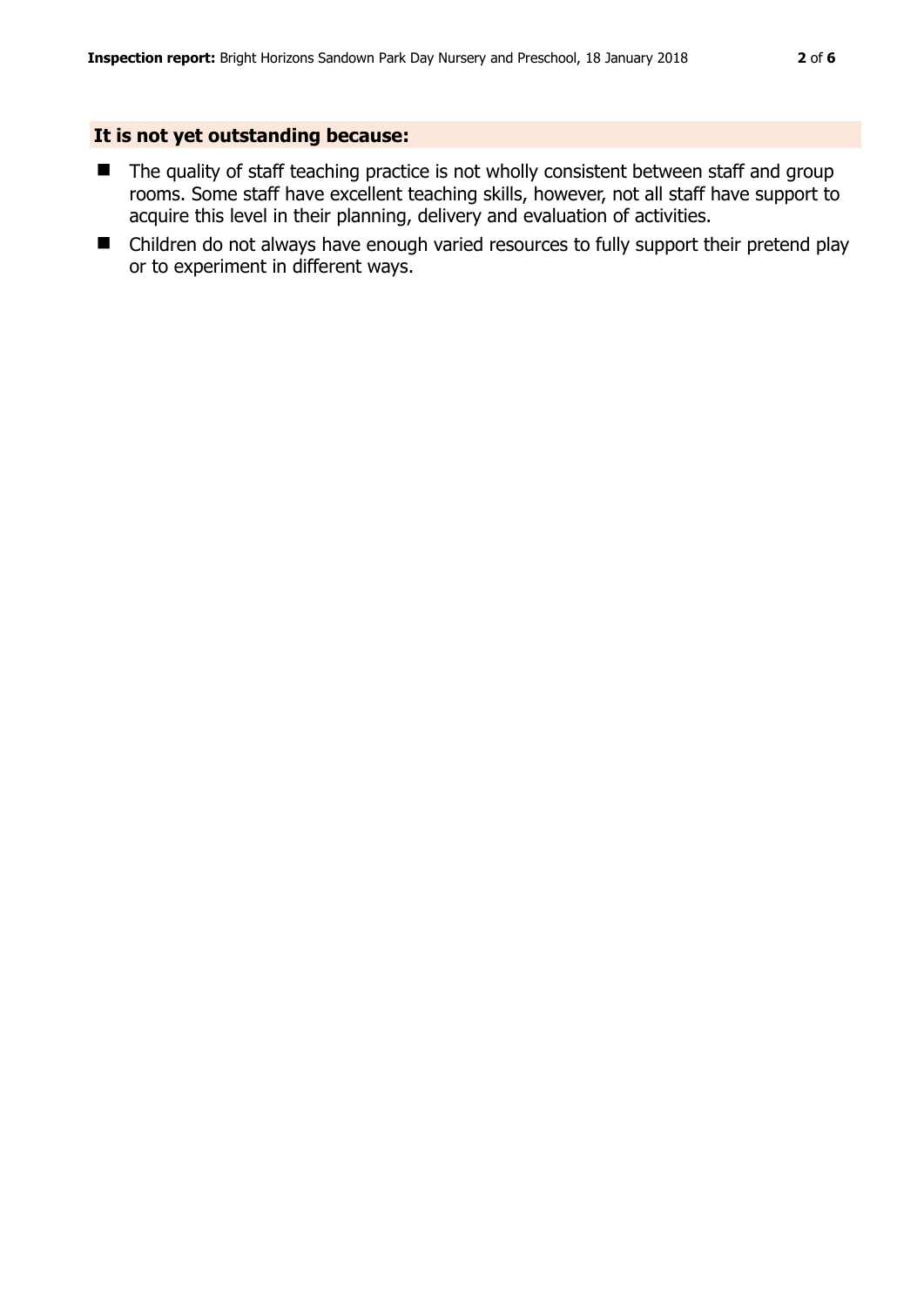## **What the setting needs to do to improve further**

#### **To further improve the quality of the early years provision the provider should:**

- $\blacksquare$  strengthen arrangements for developing staff teaching skills so that across the nursery all children receive the highest quality of teaching and support
- increase opportunities to support children's imaginative, creative and exploratory play.

#### **Inspection activities**

- The inspector observed children and staff indoors and outdoors.
- The inspector sampled a range of documentation relating to safeguarding and staff suitability. The inspector discussed children's progress and the self-evaluation process used by managers and staff.
- The inspector gained feedback from parents and took account of their views.
- The inspector conducted joint observations with the nursery manager and held meetings with her and the organisation's senior leadership representatives.

#### **Inspector**

Amanda Tyson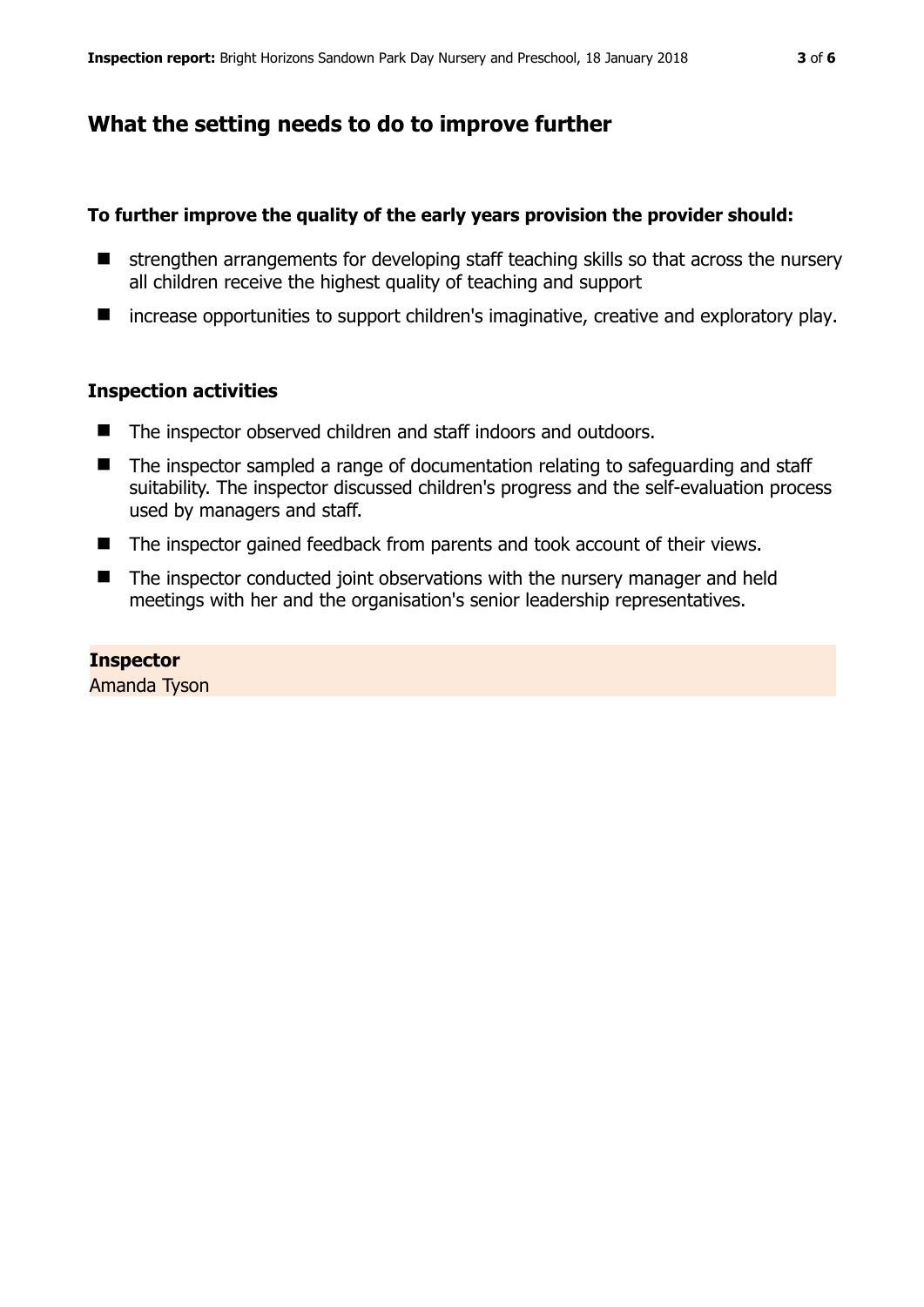# **Inspection findings**

#### **Effectiveness of the leadership and management is good**

Safeguarding is effective. All staff have a strong understanding of their individual responsibilities for safeguarding children, from managers down to the newest employee. They are all very clear about the reporting procedures if, for example, they are concerned about any aspect of a child's welfare or the conduct of an adult. Staff recruitment and vetting procedures are rigorous. Staff receive good supervision, overall. Managers use effective systems for tracking the progress of all groups of children and possible gaps in provision are identified, explored and targeted. The management team has a clear understanding of the setting's strengths and weaknesses and this is well demonstrated by its comprehensive action plan for improvement. This includes, for example, staff training, monitoring of the provision and targeting staff recruitment. The nursery forms good partnerships with external agencies involved with children.

### **Quality of teaching, learning and assessment is good**

Staff make accurate assessments of children, based on their regular and often insightful observations of children when engaged in activities. Systems for tracking and planning for children's progress are good. Plans, such as for learning shapes or linking certain letters to sounds, are very well communicated to parents to help ensure children receive consistent support throughout the week. Planning is sometimes excellent. For example, staff introduce activities, such as searching for small creatures in the wood area. Staff inspire children's interest, ask questions and make comments that encourage children to reflect on past experiences and use language to describe what they find. Staff note and build on children's developing interests, such as in hospitals and space, and plan activities, such as creating x-ray pictures and learning what a planet is.

#### **Personal development, behaviour and welfare are good**

Staff build strong emotional bonds with their key children. Babies sleep at times wholly consistent with their home routines and enjoy some good sensory play opportunities. Arrangements for pre-school children's meals are excellent. For example, they queue as though they are in a school dining hall and serve themselves using large utensils while engaging in sociable conversation with each other and staff. Staff plan exciting activities to mark children's different traditions and religious beliefs. Older children confidently contribute to the activity planning, for instance, during the weekly 'children's council' meeting.

## **Outcomes for children are good**

Children are very well prepared emotionally and practically for the next stage in their learning, such as moving base rooms and starting school. They develop strong levels of independence and understanding of how to keep themselves safe and healthy, particularly outdoors. Boys and girls regularly help themselves to pencils. They write clear letters and older children confidently link these to the correct sounds. Children help themselves to books which they read to themselves by interpreting the pictures.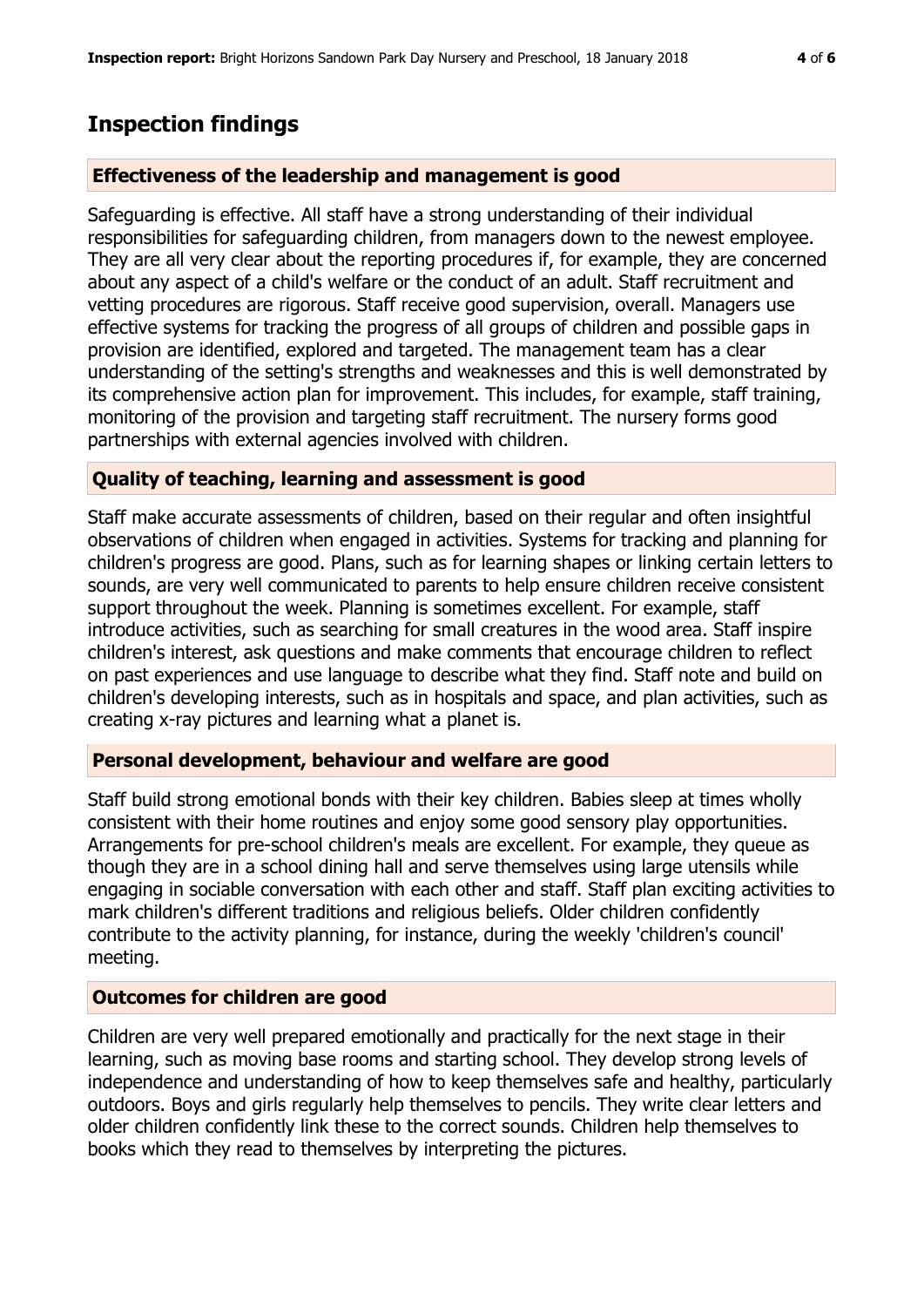# **Setting details**

| Unique reference number                             | EY492733                                                                             |  |
|-----------------------------------------------------|--------------------------------------------------------------------------------------|--|
| <b>Local authority</b>                              | Surrey                                                                               |  |
| <b>Inspection number</b>                            | 1025888                                                                              |  |
| <b>Type of provision</b>                            | Full-time provision                                                                  |  |
| Day care type                                       | Childcare - Non-Domestic                                                             |  |
| <b>Registers</b>                                    | Early Years Register, Compulsory Childcare<br>Register, Voluntary Childcare Register |  |
| Age range of children                               | $0 - 4$                                                                              |  |
| <b>Total number of places</b>                       | 72                                                                                   |  |
| Number of children on roll                          | 78                                                                                   |  |
| Name of registered person                           | <b>Bright Horizons Family Solutions Limited</b>                                      |  |
| <b>Registered person unique</b><br>reference number | RP901358                                                                             |  |
| Date of previous inspection                         | Not applicable                                                                       |  |
| <b>Telephone number</b>                             | 01372 232987                                                                         |  |

Bright Horizons Sandown Park Day Nursery and Preschool is part of a large chain owned by Bright Horizons. It registered in 2015 and is situated within the grounds of Sandown Park racecourse. It operates Monday to Friday between 7.30am and 6.30pm, all year round. 18 staff are employed, including the manager and deputy. Of these, two staff hold qualifications at level 5 in early years childcare, one has a level 4, eight have a level 3 and one has a level 2 qualification. The nursery is in receipt of early years education funding for children aged three and four years.

This inspection was carried out by Ofsted under sections 49 and 50 of the Childcare Act 2006 on the quality and standards of provision that is registered on the Early Years Register. The registered person must ensure that this provision complies with the statutory framework for children's learning, development and care, known as the early years foundation stage.

Any complaints about the inspection or the report should be made following the procedures set out in the guidance 'Complaints procedure: raising concerns and making complaints about Ofsted', which is available from Ofsted's website: www.gov.uk/government/organisations/ofsted. If you would like Ofsted to send you a copy of the guidance, please telephone 0300 123 4234, or email enquiries@ofsted.gov.uk.